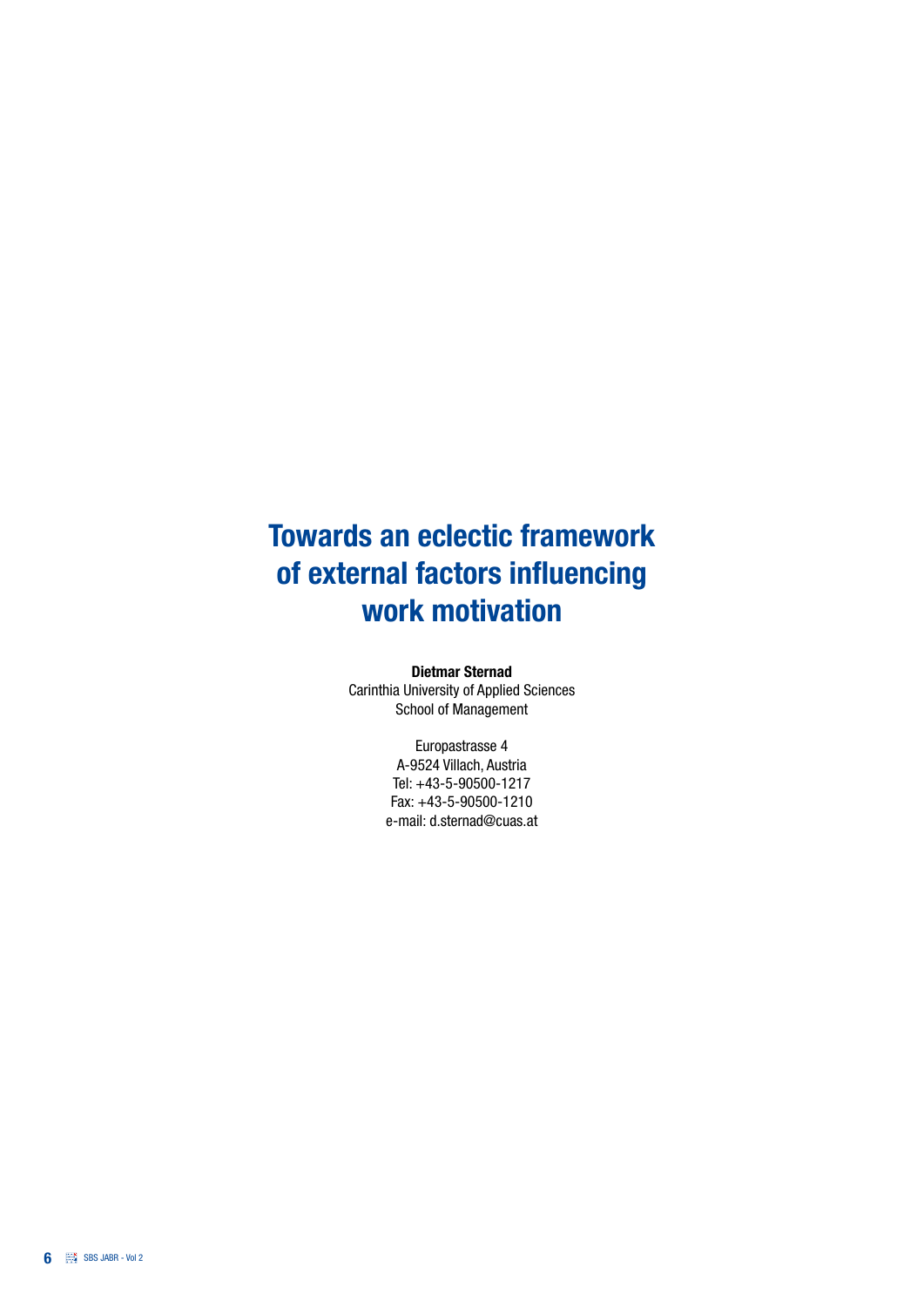## Towards an eclectic framework of external factors influencing work motivation

#### Abstract

In this conceptual article, both classic theories and recent research streams on work motivation are reviewed with the aim to identify external factors affecting the state of motivation, i.e. those factors that can be at least partly influenced by the management of an organization. Based on common themes emerging from various motivation theories, a framework including motivational factors on an individual level (challenge, autonomy, feedback, and rewards), on the level of the relationship between the individual and the group (contribution, fairness, support, and standing in the group), and on the level of the relationship between the group and society (contribution to society; fairness, support, and standing within society) is proposed, with the relative importance of those factors depending on an individual's expectations of them. The eclectic framework provides a basis for further comparative research on the relative impact of the various external influences on work motivation, and highlights the hitherto widely neglected influence of factors residing in the groupsociety relationship on the work motivation of group members.

*Keywords: work motivation, employee motivation, motivation theories, job performance.*

### **Introduction**

Job performance, according to Maier (1955), is a product of motivation and ability, with opportunity added as a third factor by Blumberg and Pringle (1982). As this relationship was found to be multiplicative, work motivation – "internal factors that impel action and to external factors that can act as inducements to action" (Locke & Latham, 2004, p. 388) – is a key ingredient for creating high performance organizations.

To date, no generally accepted integrative model of work motivation has emerged, although some authors (for instance Klein, 1989; Leonard, Beauvais, & Scholl, 1999; Locke, 1997; Meyer, Becker, & Vandenberghe, 2004; Steel & König, 2006) have put forward their proposals. Such a theoretically inclusive and comprehensive model also remains illusionary, due to the widely divergent approaches to motivation research. What is proposed here is more mundane. The aim is to provide an eclectic framework of external conditions that potentially influence the motivation of people at work, informed by the major classic and more recent theories in this field. Eclecticism is chosen rather than full conceptual integration

for the reason that existing theoretical approaches to understanding external factors influencing work motivation are arguing on different levels of analysis, and are related to different dimensions of work, which makes them conceptually incompatible if one tries to combine them in a coherent metatheory. On the other hand, however, there lies potential value in making the multiple levels of analysis and the multi-dimensionality of work explicit: first, it provides us with a more holistic rather than reductionist picture of possible external influences of work motivation; second, it allows us to identify certain areas of motivational factors which are still underresearched; and third, it can serve as a starting point for comparative studies on the relative influence of external motivational factors, thus opening a potential new avenue for further research on work motivation.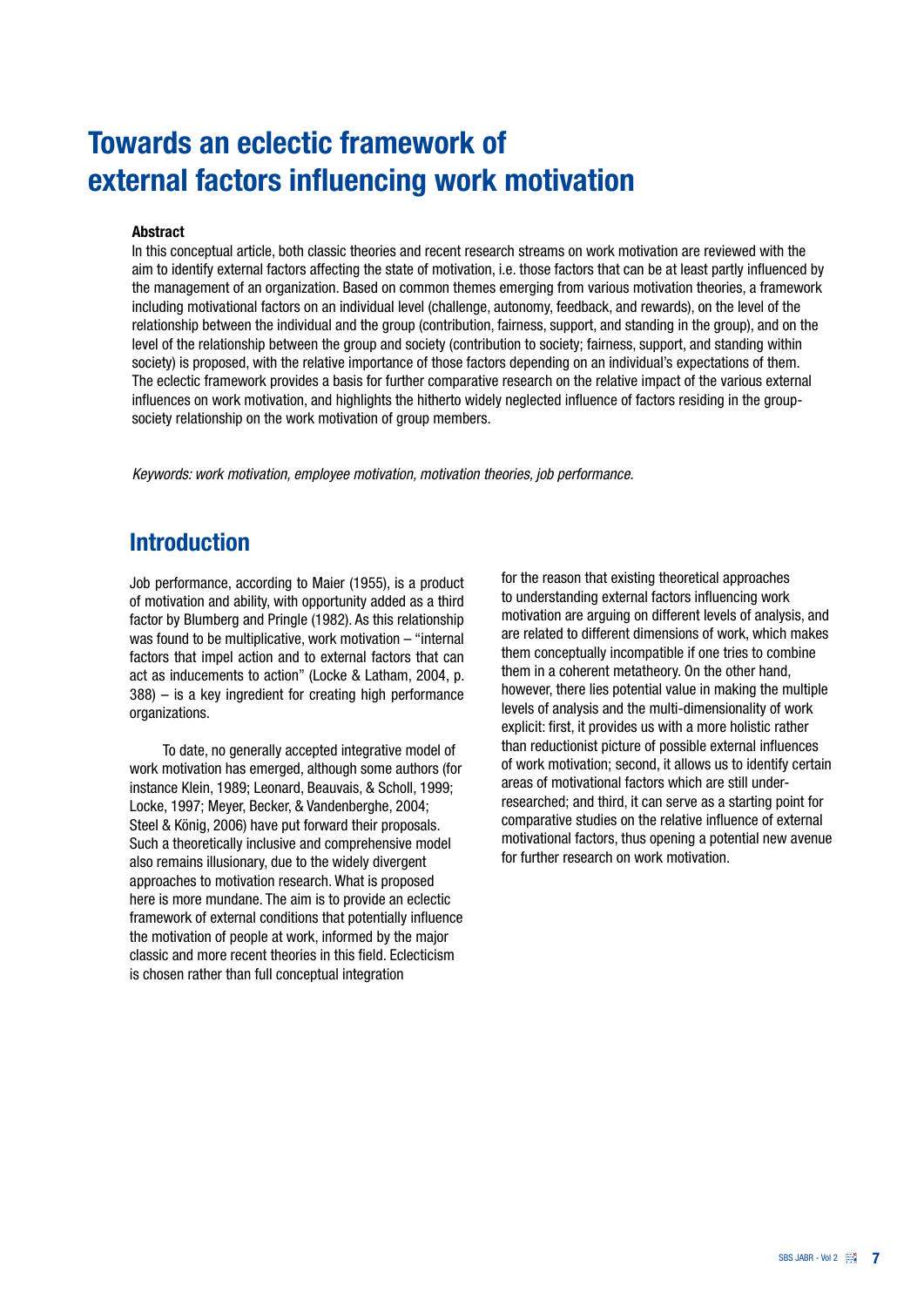## Foundations of an Eclectic Framework of Work Motivation

Work for an employee can be defined in three dimensions: The first dimension, *work task*, provides an answer to the question 'What kind of work needs to be done?'. The second dimension, *work process*, refers to the way in which work is carried out. Finally, there are *work outcomes*, everything that a person receives as a result of the output of his or her work, including both positive and negative consequences. These three dimensions of work are studied in work motivation research on the following levels: (1) on the level of the individual employee; (2) on the level of individual-group relationships; and (3) on the level of group-society relationships. Combining the three dimensions of work and the three levels of analysis results in a 3x3 framework which is presented in Figure 1.



*Figure 1: An eclectic framework of work motivation*

 I reviewed the research on work motivation to identify theories that (a) explicitly or implicitly refer to external factors influencing the motivation of employees; and (b) include concepts that fall into one or several of the nine categories proposed in the framework. The review comprised the following classic theories: Maslow's (1943) *hierarchy of needs*, Herzberg's (1959) *two factor theory*, Adams's (1963) *equity theory*, Vroom's (1964) and Porter & Lawler's (1968) *expectancy theory*, Alderfer's (1972) *ERG-framework*, Hackman and Oldham's (1976) *core job characteristics*, and *goalsetting theory* (e.g. Klein, Austin, & Cooper, 2008; Locke & Latham, 1990; 2002); as well as more recent streams of work motivation research: *self-regulation theories* (e.g. Karoly, 1993; Vohs & Baumeister, 2004), particularly *control theory* (e.g. Carver & Scheier, 1998) and *social cognitive theory* (Bandura, 1986; 2002), *self-determination theory* (Ryan & Deci, 2000), *resource allocation theory* (e.g. Kanfer & Ackerman, 1989), *action theory* (e.g. Frese, Beimel, & Schoenborn, 2003; Frese, Stewart, & Hannover, 1987), *organizational support theory* (e.g. Rhoades & Eisenberger, 2002), *commitment theory* (e.g. Allen & Meyer, 1990; Meyer, Becker, & Vandenberghe, 2004), *organizational citizenship behavior theory* (e.g. Organ, 1988; Podsakoff, Mackenzie, Paine, & Bachrach, 2000), *organizational justice theory* (e.g. Folger, 1977; Lind, Kanfer, & Earley, 1990), the theory on *challenge-stressors versus hindrance-stressors* (e.g. Boswell, Olson-Buchanan, & LePine, 2004; LePine, LePine, & Jackson, 2004; LePine, Podsakoff, & LePine, 2005; Podsakoff, LePine, & LePine, 2007), *social loafing theory* (e.g. Kerr, 1983; Kerr & Bruun, 1983; Karau & Williams, 1993; Latané, Williams, & Harkins, 1979), and *personenvironment fit theories* (e.g. Kristof, 1996; Kristof-Brown, Zimmerman, & Johnson, 2005; Shaw & Gupta, 2004).

The theories and associated empirical studies were scanned for common concepts of external factors influencing on work motivation. If a concept was relevant in at least three different theories, it was incorporated into the respective category of the eclectic framework of work motivation. The resulting matrix (see Figure 1) provides an overview of the main external motivational factors which are discussed in detail in the following sections.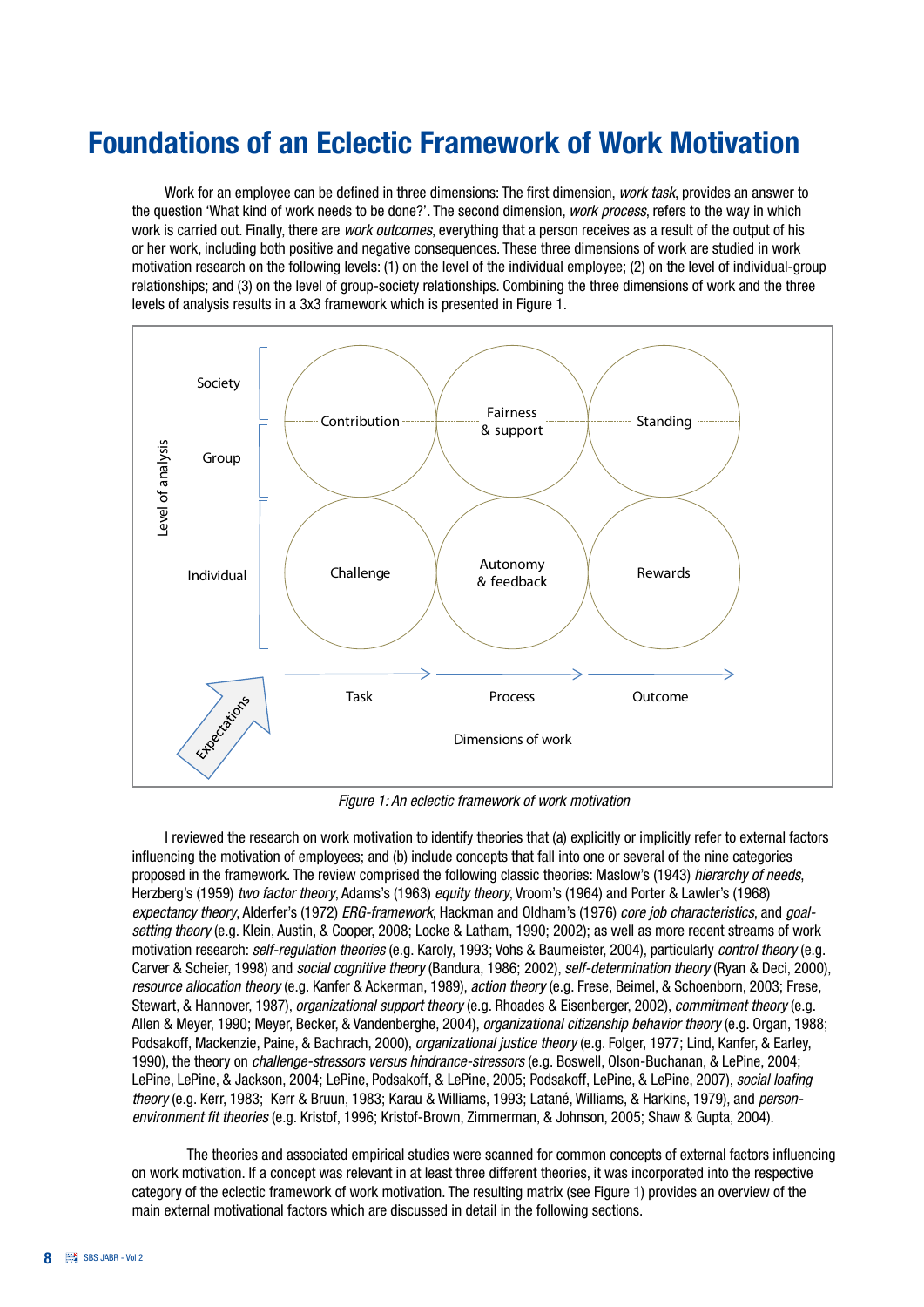## External Factors Influencing Work Motivation on the Level of the Individual

### Challenge.

The first proposed factor with a potential influence on work motivation on the level of the individual is the extent to which a task is perceived as a challenge which keeps people interested and allows them to learn and grow. It is one of the central tenets of goal-setting theory that people's performance is linked to setting specific and high goals (Locke & Latham, 1990). Setting challenging goals and performance standards that create pro-active discrepancy which people want to reduce through goal-oriented behaviour also lies at the basis of social cognitive theory (Bandura & Locke, 2003). Drach-Zahavy & Erez (2002) proposed a link between the degree to which a high goal is seen as a challenge rather than as a threat and higher levels of performance and adaptation to change. Challenging work also helps people to fully realize their potential, which is related to self-actualization, the highest-level need in Maslow's (1943) hierarchy. Herzberg (1959) also saw challenges that lie in the work itself as a factor that can truly motivate people rather than merely prevent demotivation.

 Amabile, Hill, Hennesey, and Tighe (1994) observed a significant correlation between challenge and intrinsic motivation. In an effort to more closely investigate the relationship between challenge and motivation, more recent studies emphasize the role of stress. Challenge stress, "conceptualized as stress associated with challenging job demands with actual or potential gain" (Boswell, Olson-Buchanan, & LePine, 2004, p. 177) as opposed to hindrance stress related to potential negative outcomes was found to be positively related to the motivation to learn, and subsequently also to learning performance (LePine, LePine, & Jackson, 2004). Similar positive effects of challenge stressors on motivation and organizational commitment could also be determined in the meta-analyses of LePine, Podsakoff, and LePine (2005) and Podsakoff, LePine, and LePine (2007). Ohly and Fritz (2010) found evidence for time pressure as one specific challengerelated stressor being associated with more pro-active behaviour at work. Overall, there is convincing evidence that the right level of challenge of a task is an important factor influencing work motivation.

### Autonomy.

The second and third external influencing factors on motivation on the level of the individual, autonomy and feedback, are related to the work process. Autonomy, an individual's discretion in deciding how to achieve a certain goal, was one of Hackman and Oldham's (1976) core job characteristics, which they linked to achieving the critical psychological state of experienced responsibility for work outcomes. Spector (1986), on the other hand, attributed the positive effect of autonomy to employees' perceived control. Latham (2007) emphasized that "the importance of designing jobs that allow autonomy for such outcomes as learning, performance, organizational citizenship behaviour, and satisfaction has been shown by a multitude of empirical studies" (p. 160).

 Parker, Williams, and Turner (2006) determined a significant link between job autonomy and pro-active work behaviour as well as flexible role orientation (an individual's perception of his or her role as being broader than just fulfilling their core task, i.e. including the ownership of goals and problems beyond their immediate job). According to self-determination theory (Ryan & Deci, 2000), autonomy is an innate psychological need of people, and is linked to stronger integration and internalization of work goals. Furthermore, research from the realm of action theory shows that autonomy in

the form of discretion to influence working conditions and work strategies has significant positive effects on personal initiative at work (Frese, Kring, Soose, & Zempel, 1996).

### Feedback.

Several theories argue that feedback, information that is provided to an individual about his or her job performance, can have an effect on work motivation. Feedback interventions which report on discrepancies towards the standard at task level and which contain cues that support learning (rather than non-task, personalityoriented cues) were found to be likely to "yield impressive gains in performance" (Kluger & DeNisi, 1996, p. 278). Feedback comes in two forms: task feedback, which is directly observable from fulfilling a task, and social feedback, which refers to what others communicate about one's performance (Leonard *et al*., 1999). Fried and Ferris (1987) observed that job feedback affected all three of the psychological states that Hackman and Oldham (1976) proposed in their job characteristics model, i.e. experienced meaningfulness of work, experienced responsibility for work outcomes, and knowledge of actual work outcomes. Moreover, action theory emphasizes the importance of feedback, especially non-threatening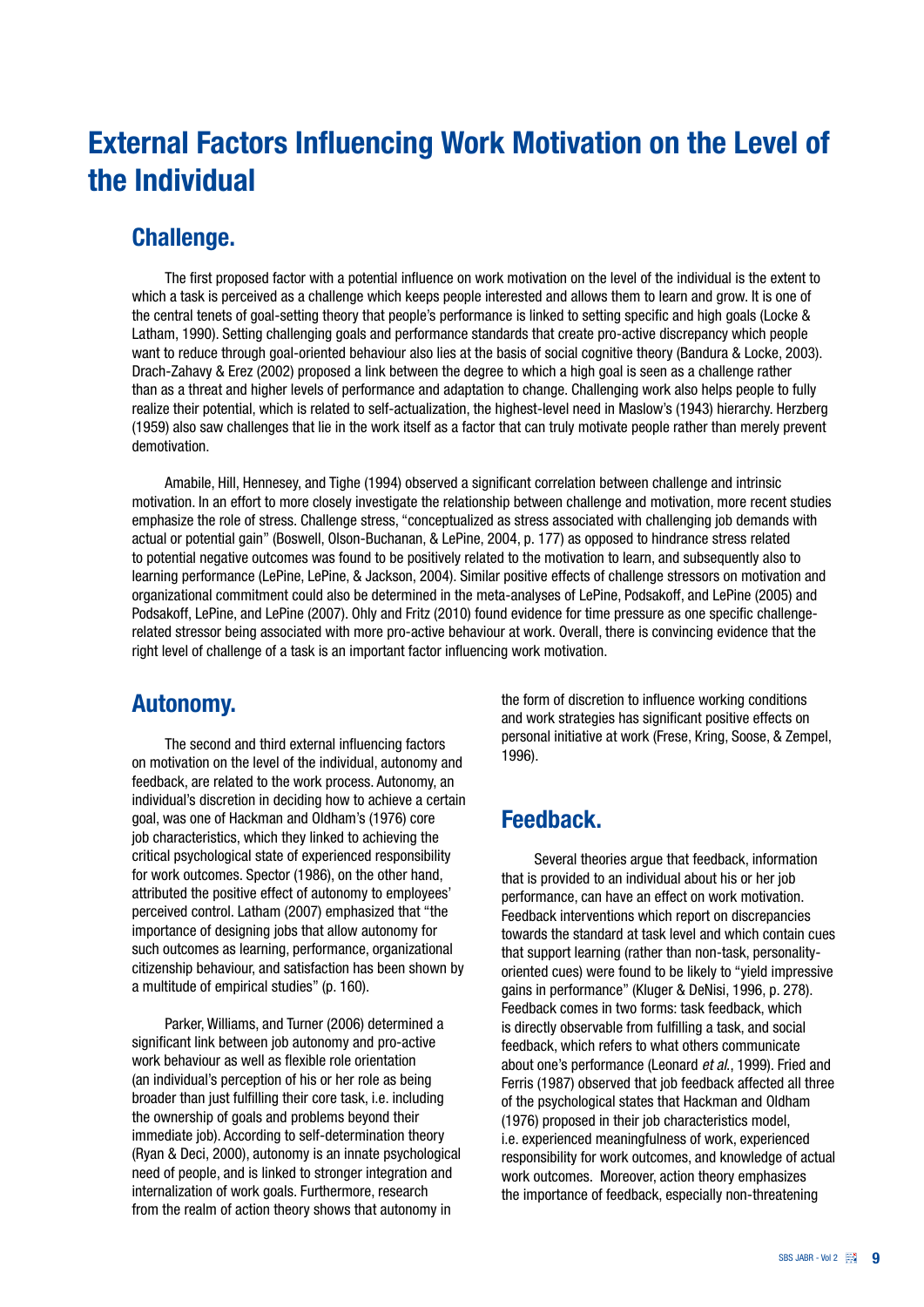task feedback, and its positive influence on motivation (Frese *et al*., 2003). A likewise positive effect of feedback on organizational citizenship behaviour was indicated by Podsakoff *et al*. (2000).

Goal-setting theory stresses the importance of feedback in helping to evaluate progress towards goals (Locke *et al*., 1981; Locke and Latham , 2002). Cellar, Degrendel, Sidle, and Lavine (1996) provided empirical support to illustrate that quantity goals combined with feedback can lead to higher performance. Vance and Colella (1990) proposed that the type of feedback also plays an important role: while positive feedback enhanced performance and induced people to set even higher goals, negative feedback led to setting lower (i.e. more realistic) personal goals. These findings were also confirmed by Ilies and Judge (2005).

 Feedback is also a key concept in control theory and in social cognitive theory. While a negative feedback loop bringing attention and behaviour in line with set standards or goals is central to control theory (Carver & Scheier, 1998), social cognitive theory posits that a feed-forward loop also guides proactive control (Bandura & Locke, 2003). There are, however, differing theoretical conclusions about whether positive feedback (as argued by social cognitive theory) or negative feedback (as in control theory) provides more motivation (Latham, 2007). Van-Dijk and Kluger (2004) suggested that positive feedback increases motivation when people want to fulfill a desire, while negative feedback can increase motivation when they want to avoid failure.

### Rewards.

Work outcomes for individuals (e.g. monetary and non-monetary rewards) are often used by managers to induce employees to show higher effort towards attaining organizational goals. This is in line with basic ideas of expectancy theory (Vroom, 1964), in which perceived consequences of one's performance and their value for the individual are essential elements of motivation. Similarily, in resource allocation theory, the perceived utility of performing a task is directly related to the allocation of cognitive resources to this task (Kanfer & Ackerman, 1989). In organizational support theory, rewards were also found to have a positive influence on perceived organizational support (Rhoades & Eisenberger, 2002).

 Considerable doubts about the importance of rewards for motivation were raised by Deci (1971), who claimed that extrinsic rewards can have a negative rather than a positive effect as they potentially undermine intrinsic motivation, an argument that was recently

supported in an empirical study in the public sector by Oh and Lewis (2009). Herzberg (1959) also saw monetary rewards as a hygiene factor, only capable of preventing demotivation, but not directly contributing to motivation. Wright and Kacmar (1995) found that reward systems based on goal achievement can induce individuals to set lower goal levels for themselves. In addition, when people perceive it as impossible to reach a goal to which a bonus is attached, performance considerably decreases, as they know that they will not get a bonus anyway, regardless of their additional effort (Lee, Locke, & Phan, 1997). A more differentiated picture was revealed in a meta-analytical review of empirical research on the relationship between financial incentives and rewards. Jenkins, Mitra, Gupta, and Shaw (1998) determined a correlation of .34 between financial incentives and performance quantity, with no significant link to performance quality.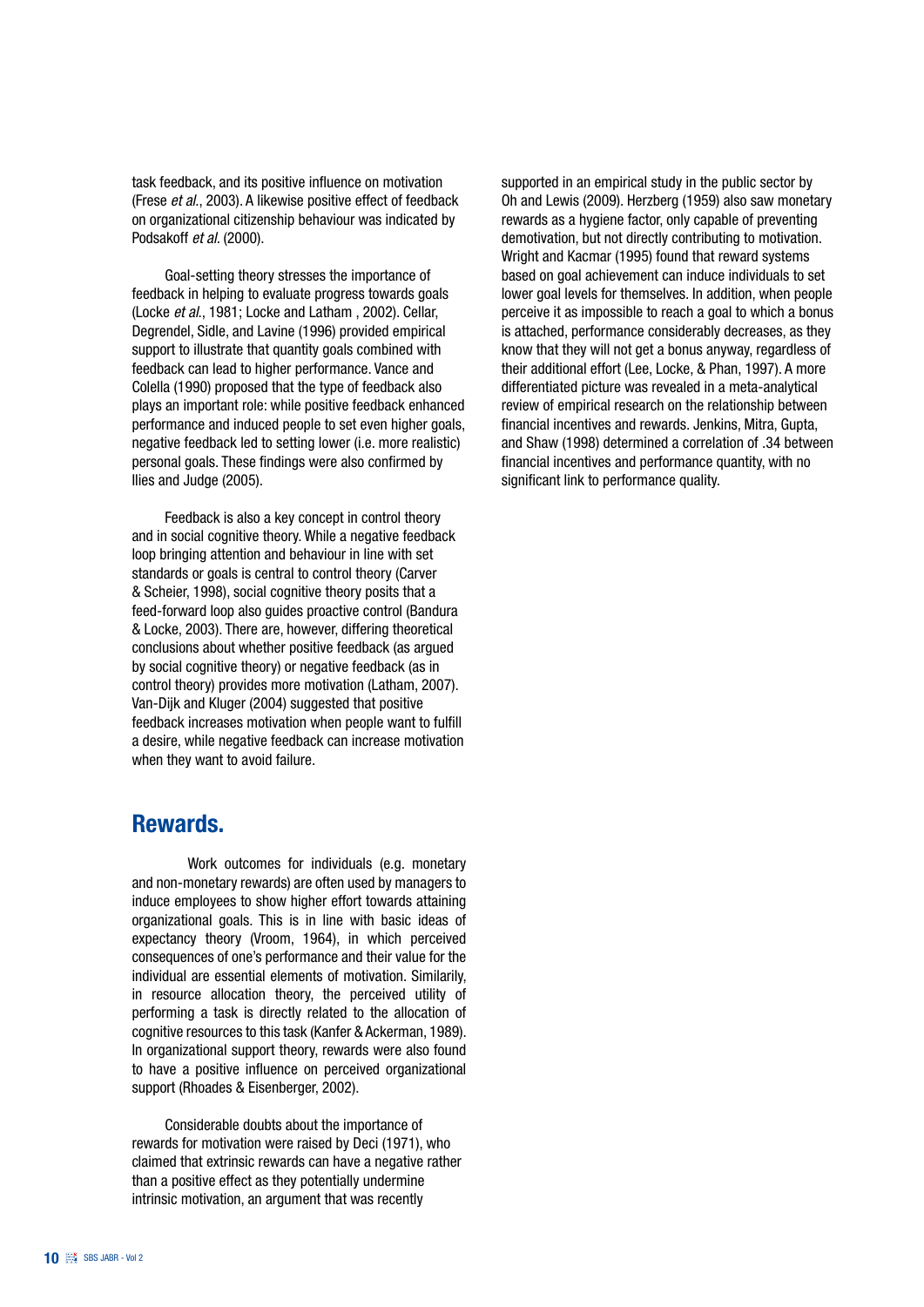## External Factors Influencing Work Motivation on the Level of the Relationship Between the Individual and the Group

 According to Latham and Pinder (2005), work motivation is a psychological process "resulting from the interaction between the individual and the environment" (p. 486). One part of the environment in the form of the immediate group and organization a person is part of is taken into account in this section, which provides an overview of external factors influencing work motivation at the individual-group or individual-organization interface.

### Contribution.

Task significance, the extent to which one's work is important to others and contributes to the group or organizational performance, was one of Hackman and Oldham's (1976) core job characteristics. It has been related to the perceived meaningfulness of one's work, with a resulting consequence on work motivation (Parker & Wall, 1998). Studies by Fried and Ferris (1987) and by Humphrey, Nahrgang and Morgenson (2007), however, could not confirm this mediating effect between task significance and work motivation.

Grant (2008), on the other hand, argued that task significance can indeed have a considerable influence on work motivation, through the perception of how one's job is related to the well-being of other people. He proposed that perceived social impact – the extent to which people feel that their actions contribute to the welfare of other people – can have a mediating effect on the relationship between task significance and job performance (Grant, 2007; Grant *et al*., 2007). In several experiments including different occupational groups, Grant (2008) found supporting evidence, suggesting that relational mechanisms play a crucial role in this relationship. In Grant's words, the mechanism for explaining these effects are 'other focused' rather than 'task focused', with "cues about social impact and social worth" (p. 119) being particularly important in this process.

 A socially-determined 'contribution effect' was also suggested by Kerr (1983) and Kerr and Bruun (1983). They tried to explain the phenomenon of social loafing – the tendency to reduce effort and motivation when working in a group (Latané *et al*., 1979) – with the perception of individuals that their inputs are not essential or dispensable for the group output. In a meta-analytic review, Karau and Williams (1993) confirmed that task valence can reduce social loafing. People need to feel that they contribute to a group and its purpose with their output, and that their work is needed and valued by others in the group.

Bishop and Scott (2000) observed that perceived task interdependence is positively related to commitment towards both a team and the organization. Commitment

theory posits that commitment of employees towards an organization's goals, whether due to emotional commitment or feelings of responsibility and obligation, is correlated with motivation (Allen & Meyer, 1990). Taken together, the arguments from job characteristics, social loafing, and commitment theory suggest that when people perceive how their work contributes (a) to a common goal, and (b) to the welfare of others in the group, this induces positive social effects and influences the commitment to their work group and organization, which in turn can lead to higher work motivation.

### Fairness and support.

Two inter-personal factors were found to have an influence on motivation during the work process: fairness and social support. The importance of fair treatment in work situations was emphasized by equity theory (Adams, 1963) and more recently by theorists in the organizational justice tradition. Perceptions of distributive justice, procedural justice, and interactional justice were found to have a strong effect on employee commitment and performance (Colquitt, Conlon, Wesson, Porter, & Ng, 2001; Inness, Barling, & Turner, 2005). The possibility of having a voice in decision-making processes, and fair and respectful treatment by superiors are major factors influencing fairness perceptions. Fair treatment has also been linked to perceived organizational support and its motivational effects (Rhoades & Eisenberger, 2002).

 In addition to fair treatment, supervisor support during the process of work has been acknowledged as a main factor influencing employees' state of motivation. Supervisor support (or supportive leader behaviour) can instill self-confidence, social satisfaction, and stress reduction for subordinates, thus increasing their effort and performance (House & Mitchell, 1974; House, 1996). In job characteristics research, Morgenson and Humphrey (2006) found that social support incrementally predicted satisfaction above other motivational work characteristics. This confirmed findings of Van Yperen and Hagedoorn (2003), who showed that social support can increase motivation levels regardless of job demands or the levels of control. Supervisor support further also plays a role in goal-setting theory (Latham, 2004), self-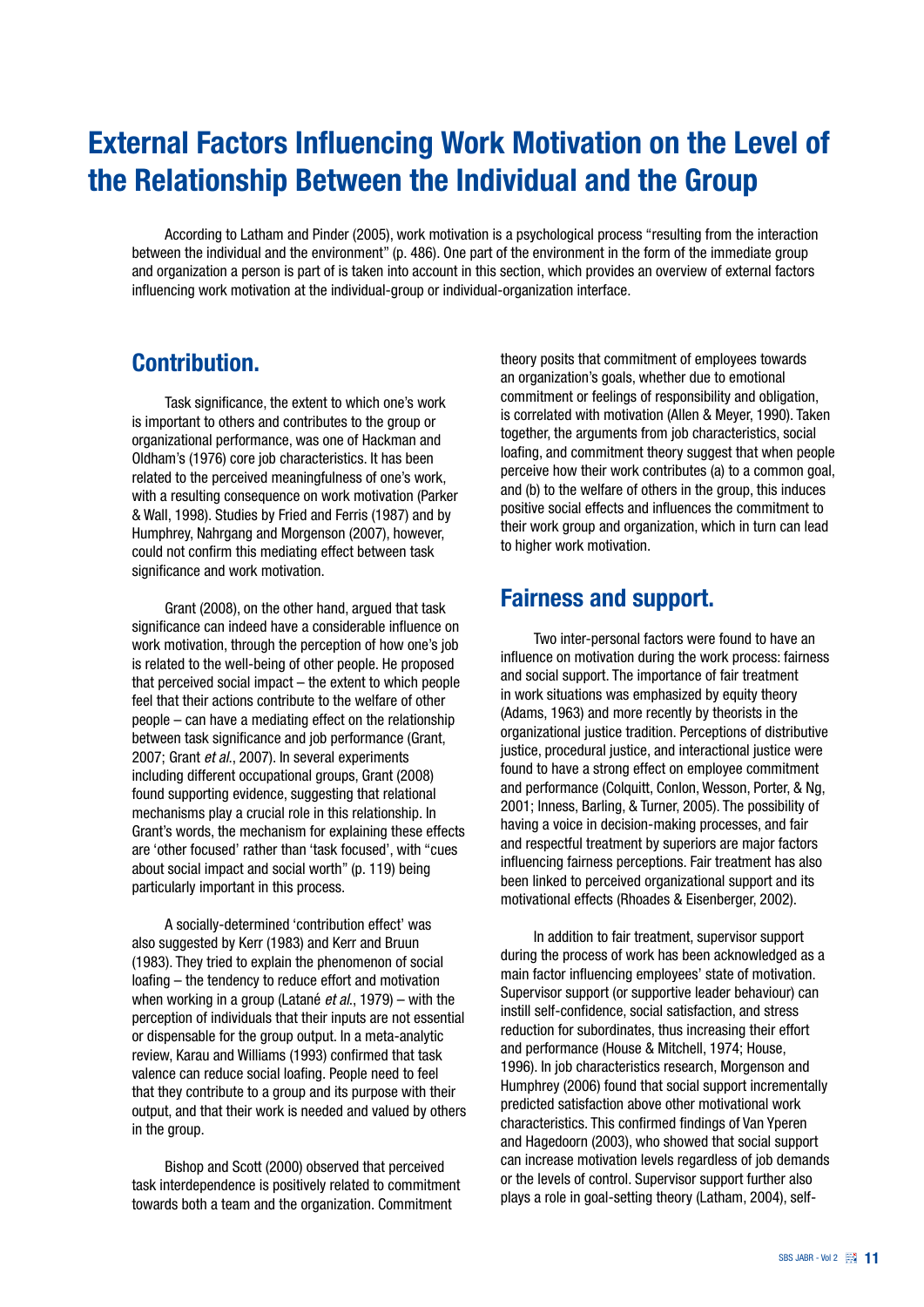determination theory (Deci, Connell, & Ryan, 1989), organizational support theory (Rhoades & Eisenberger, 2002), commitment theory (Meyer et al., 2004), and organizational citizenship behaviour theory (Podsakoff et al., 2000).

Overall, there is strong cross-theory agreement that fair and supportive supervisor behaviour can considerably affect the state of motivation of subordinates.

### Standing.

 As an outcome of their work, people do not only value monetary or non-monetary rewards, but also have the need for a certain standing in their group, i.e. being respected by other group members both as a person and for their work. Already Maslow (1943) classified esteem – being respected or well-regarded – among the higherlevel needs. Recognition was also identified as being one of the most important motivating factors by Herzberg (1959).

The need for being a respected member of one's social reference groups relates to the basic needs of belongingness, relatedness, and acceptance. Baumeister and Leary (1995) argue that "[a]bundant evidence [..] attests that the need to belong shapes emotion and cognition" (p. 520). Motivation, which is in essence an affective and cognitive process, can thus be considerably influenced by the need for belonging to and being respected by a group. Self-determination theory proposes that work environments which support relatedness needs of people foster the integration and internalization of goals, leading to a stronger motivational impetus than pure external motivation through rewards or punishments (Ryan & Deci, 2000). In the 'group value' model of procedural justice (Lind & Tyler, 1988), the possibility to have a voice in a decision-making process is seen as an indication of respect for a person, and supports a positive perception of the procedure and its outcome. De Cremer (2002) argued that "if people feel respected by the others in their group, this may satisfy their belongingness need and [..] will increase their motivation to reciprocate this positive relational information by acting more in favour of the group's interest" (p. 1335). Employees who are more motivated to act in line with the group's interest will also be more likely to contribute to a higher performance of the organization.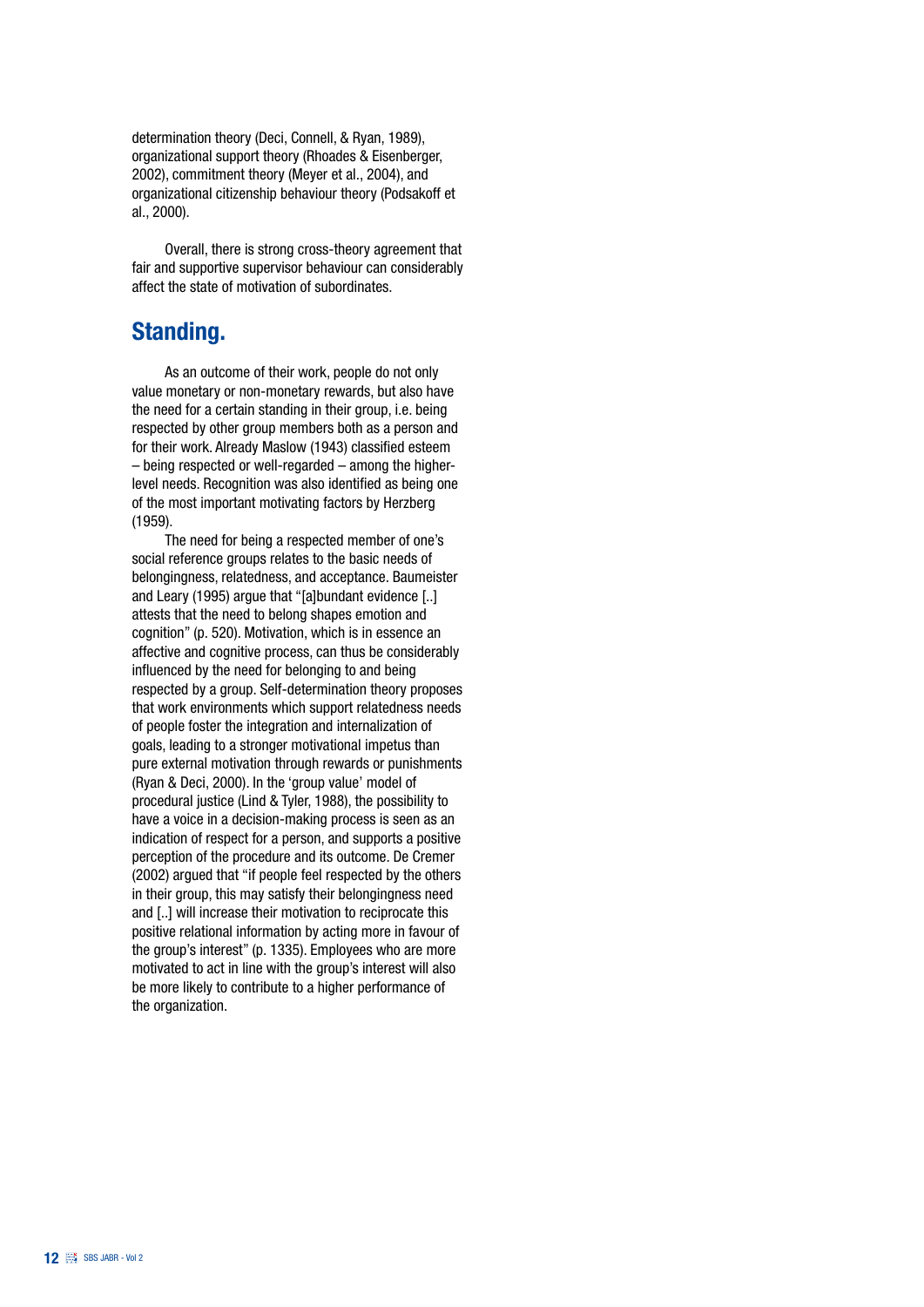## The Third Dimension: Turning to the Group-Society Relationship

 Although there has been a lot of research on external motivational factors on the level of the individual and on the level of interaction between a person and other members of the group or organization, another dimension has been widely neglected by the extant literature on motivation: the potential influence of the relationship of the organization with other parts of society on the motivational state of the members of the organization. Franco, Bennett, and Kanfer (2002) suggested that there is a possibility that workers' attitudes and values are influenced by the type of organization they work for. As Latham (2007) stated, "motivation is the result of the reciprocal interactions between people and their work environment and the fit between these interactions and the broader societal context." (p. 162) The broader societal context, however, has not been in the focus of the major theories on work motivation.

Social identity theory (Tajfel, 1978; 1981) posits that people have both an individual identity and a social identity, the latter being the part of a person's self-concept which is based on one's membership, as well as cognitive and affective attachment to a social group. In their social identity, people's behaviour is "shaped by, and oriented toward, the interests of the group as a whole" (Haslam, Powell, & Turner, 2000, p. 323), leading to an interpretation of the world consistent with the group's or organization's values and culture (p. 326). Chen and Gogus (2008) argued that "there is evidence that motivational states and processes at one level (individual or team) do in fact play influential roles in shaping performance at different levels (individual or team)." (p. 303) This is supported by the findings of Chen, Kanfer, DeShon, Mathieu and Kozolowski (2009), who observed that "team-level motivation can explain additional variance in individual performance over and above individual-level motivation" (p. 53) and by the recent work of Lewis (2011), who questioned whether existing theories of work motivation are sufficient to explain all motivation phenomena in working environments which increasingly rely on teams.

 As in the group-oriented dimension, it is possible to classify potential influencing factors that stem from the relationship of the organization with society at large into task, process, and outcome categories. The potential influencing factors at the level of the group-society relationship are:

(a) *Contribution of the organization to society*: It has been found that an organization's positive contribution to society can affect its attractiveness as an employer (Turban & Greening, 1997). People could be motivated by the feeling that what they contribute to also has a positive impact on other people outside of the organization.

(b) *Fair treatment and support of the organization (and the profession) at a societal level*: Robertson and Colquitt (2005) proposed that shared team justice (defined as the common perception of team members about how the team as a whole is treated) has an influence on team performance. Also Li and Cropanzano (2009) argued that what they call justice climate, the way in which teams are treated by outside agents, have an influence on the attitudes and behaviour of team members. This process could also be at work at other levels. If people feel their organization or their profession are unfairly treated (for example through constant negative media reports), or receive less societal support than other comparable institutions and professions, this could lead to demotivation.

(c) *Standing of an organization in society*: When an organization is highly recognized at the societal level, this could also influence its members' feelings and attitudes. Haslam *et al*. (2000), for instance, found that reference to an organization's high status induced employees to show more effort beyond their immediate task.

The potential influence of factors in the relationship between the organization and society on the motivation of members of an organization could hold promising opportunities for further research. For this purpose, I suggest the following three propositions:

*Proposition 1: The perceived contribution of an organization to society can influence the work motivation of the members of the organization.*

*Proposition 2: The perception of fair treatment and support that an organization or the profession receives by other parts of society can influence the work motivation of the members of this organization or profession.*

*Proposition 3: The standing of an organization in society can influence the work motivation of the members of the organization.*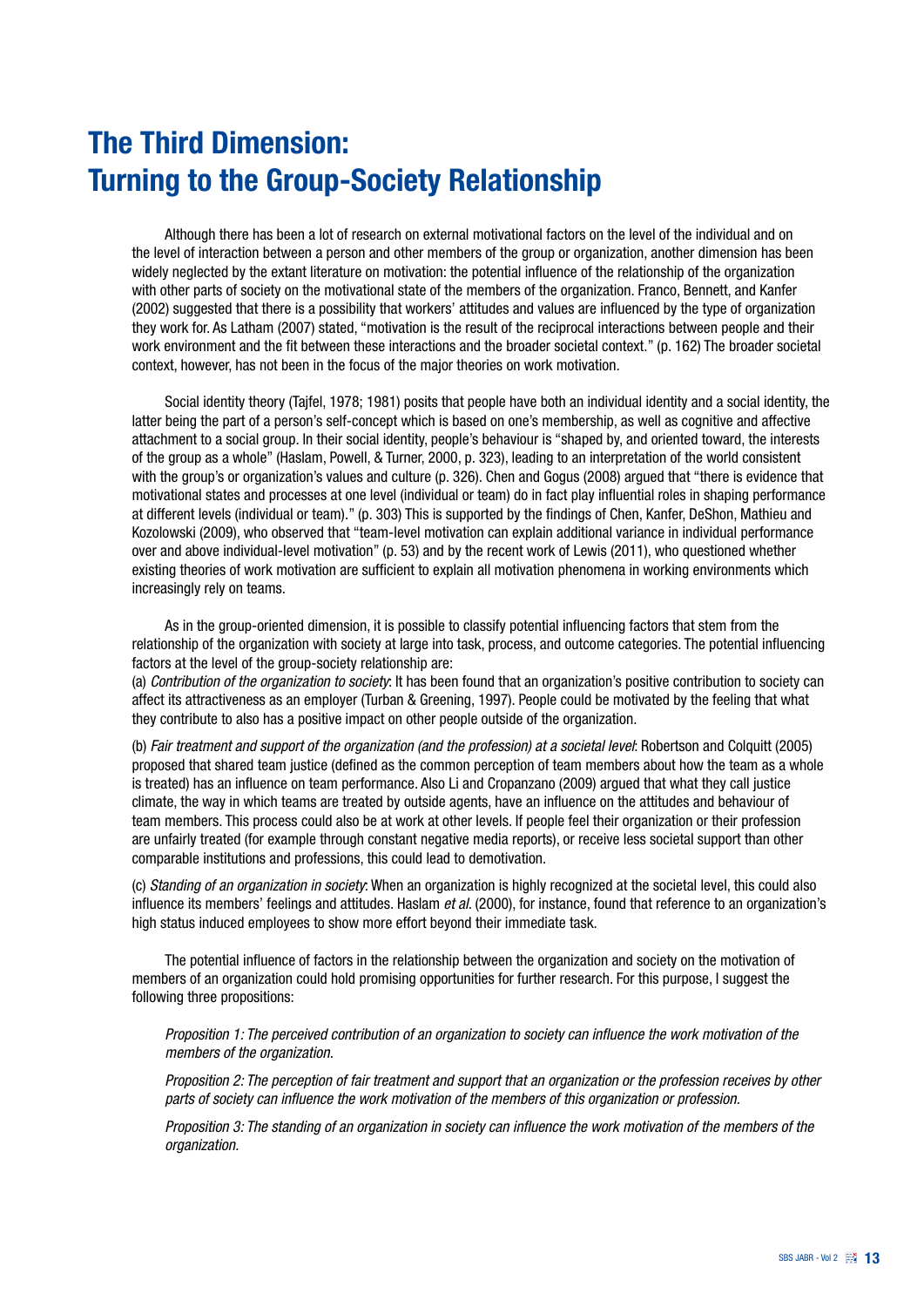## The Relativity of External Factors Influencing Work Motivation

The impact of the external factors influencing work motivation should not be seen as absolute in the sense of 'the more, the better', but rather as relative to individual expectations. Barrick and Mount (1993), for example, observed that responsible and conscientious people as well as those who are extroverted perform better in jobs with a high degree of autonomy, while more soft-hearted and cooperative people tend to perform better in jobs without a high degree of discretion. Also Langfred and Moye (2004) argued that the effect of task autonomy on motivation is contingent on factors like an individual's need for autonomy or need for achievement. Likewise, Van-Dijk and Kluger (2004) suggest that the effect of different types of feedback on motivation is influenced by the expectations that people hold – whether they want to achieve or prevent something. How much individuals value rewards can also depend on their expectations. If, for example, a person who expected a certain amount of monetary rewards gets a lower bonus than expected for the accomplishment of a particular task, chances are high that this incident will have a detrimental effect on the state of motivation of this employee.

A theoretical underpinning for the importance of the role of expectations about the external factors for work motivation could be provided by personal-environment fit theories (Kristof-Brown *et al.*, 2005). Kristof (1996) posited that an individuals' characteristics, specifically personality, values, goals, and attitudes, determine whether a person-organization fit exists, which in turn can lead to positive attitudes towards the job, thereby also influencing job motivation. Specifically, the suppliesvalues fit approach points out the importance of the level of task characteristics available (supplies) versus the expected or desired level of these characteristic in a job (values) (Shaw & Gupta, 2004). Ton and Hansen (2001) found support for a relationship between values congruence and work motivation, mediated through work satisfaction. The results of Edwards and Harrison's (1993) and Edwards' (1996) studies indicate that strain increases both when supplies of job characteristics are considerably higher or lower than demands. While for challenge, autonomy, and feedback, it is possible that either too high or too low levels of supply compared to expectations can have a detrimental effect on motivation, for the other factors (rewards, contribution, fairness, support, and standing), only less than expected supply can have a negative effect. This leads to the following:

*Proposition 4: The closer challenge, autonomy, and feedback levels are to the expectations of an individual regarding these factors, the higher will be their influence on the state of work motivation.*

*Proposition 5: The motivational effect of rewards, contribution, fairness, support, and standing will be contingent on whether these factors reach a certain minimum level that is expected of them by an individual.*

The relative nature of external factors of work motivation is illustrated in the framework presented in Figure 1 as an arrow labeled with 'expectations' pointing towards the grid of motivational factors, thus indicating that these are only influencing the motivation of people working within organizations relative to the expectations they hold about the factors.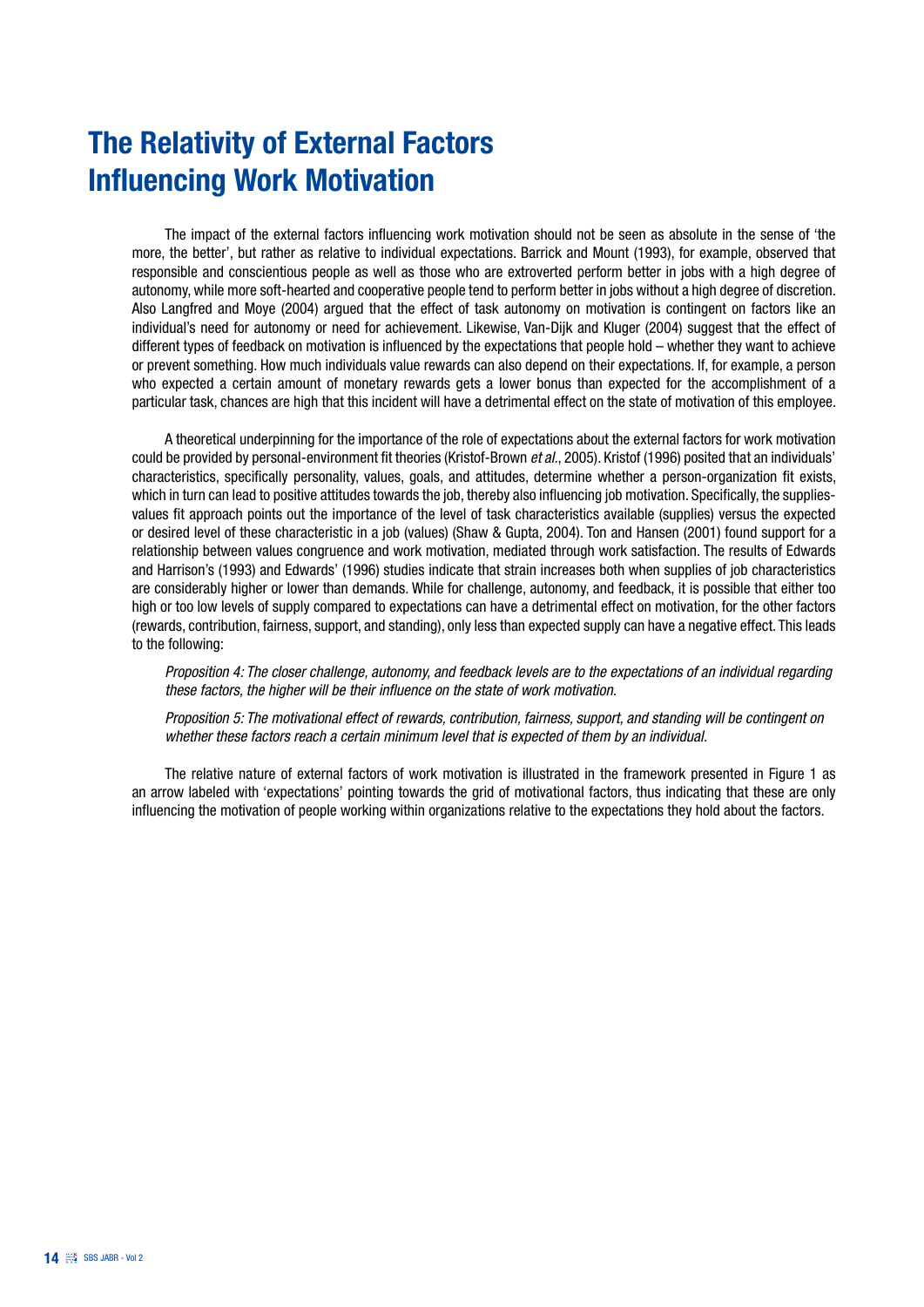## Discussion and Conclusion

Based on a review of classic and more recent research on work motivation, this paper proposes an eclectic framework of external factors influencing the state of work motivation. Its main contributions lie (a) in making explicit that theories on work motivation were arguing on different levels of analysis and in different dimensions of work; (b) in pointing out that one level of analysis, the influence of factors residing in group-society relationships on the motivation of group members, has been widely neglected in motivational research; and (c) in emphasizing the relative nature of external motivational factors and their dependence on an individual's expectations about them. It was not intended to propose a new, integrated theory of work motivation, but rather to offer a framework which can serve as the basis for further comparative research, which could add additional insight to our understanding of work motivation processes in the following ways: First, the relative importance of external motivational factors could be evaluated. Is there a stronger influence of social factors like fairness and support compared to task characteristics or rewards? How strong do task, work process, and work outcome variables contribute to the overall state of motivation? Second, the framework opens the possibility for comparative research across cultures, age groups, industries, or gender. Do differences in cultural dimensions have an effect on the relative importance of influencing factors? Are employees in public institutions more motivated by externally-oriented factors than workers in private enterprises? Are some factors more salient in certain stages of one's career or life-cycle? Third, further research could concentrate on how these factors individually or in combination influence individual elements that constitute the state of motivation, such as intent, self-efficacy, and volition. Also a possible moderating role of internal influencing factors such as, for instance, personality traits could be investigated. In addition to forming the basis for comparative research, the framework could also serve as a common ground for researchers of different theoretical schools to discuss how their insights relate to others in the field.

Kanfer, Chen, and Pritchard (2008) noted that work motivation theories have "a tendency to sacrifice completeness for precision" (p. 7). While it is illusive to claim completeness in motivational research, the suggested eclectic framework is a step towards a more holistic picture of external factors influencing work motivation. It needs to emphasized, though, that the framework by no means claims to explain work motivation as a whole. Theories which focus more on internal psychological factors of work motivation, such as, for example, attribution theory (Weiner, 1985), trait theories (Barrick, Mount, & Judge, 2001), or emotional aspects of motivation (Côté & Hideg, 2011) have not been considered. Likewise, as the framework presented here focuses on the dimensions of work, non-work influences such as family, age, or career life stage (Kossek & Misra, 2008) are also not included. This leaves room for further efforts to create more integrative perspectives on work motivation.

The eclectic framework of external factors influencing work motivation presented here also has some important implications for practice: Managers still often use rewards and bonus systems as a primary tool for trying to motivate people to perform highly. The eclectic framework could raise their awareness that there are several other levers for improving the conditions under which people can work in a motivated way. It can further be used as a diagnostic tool to check whether one or more of the factors are not adequately taken care of according to the expectations of employees, or as a means to determine which interventions could be taken to influence working conditions that facilitate the development and retention of positive motivational states.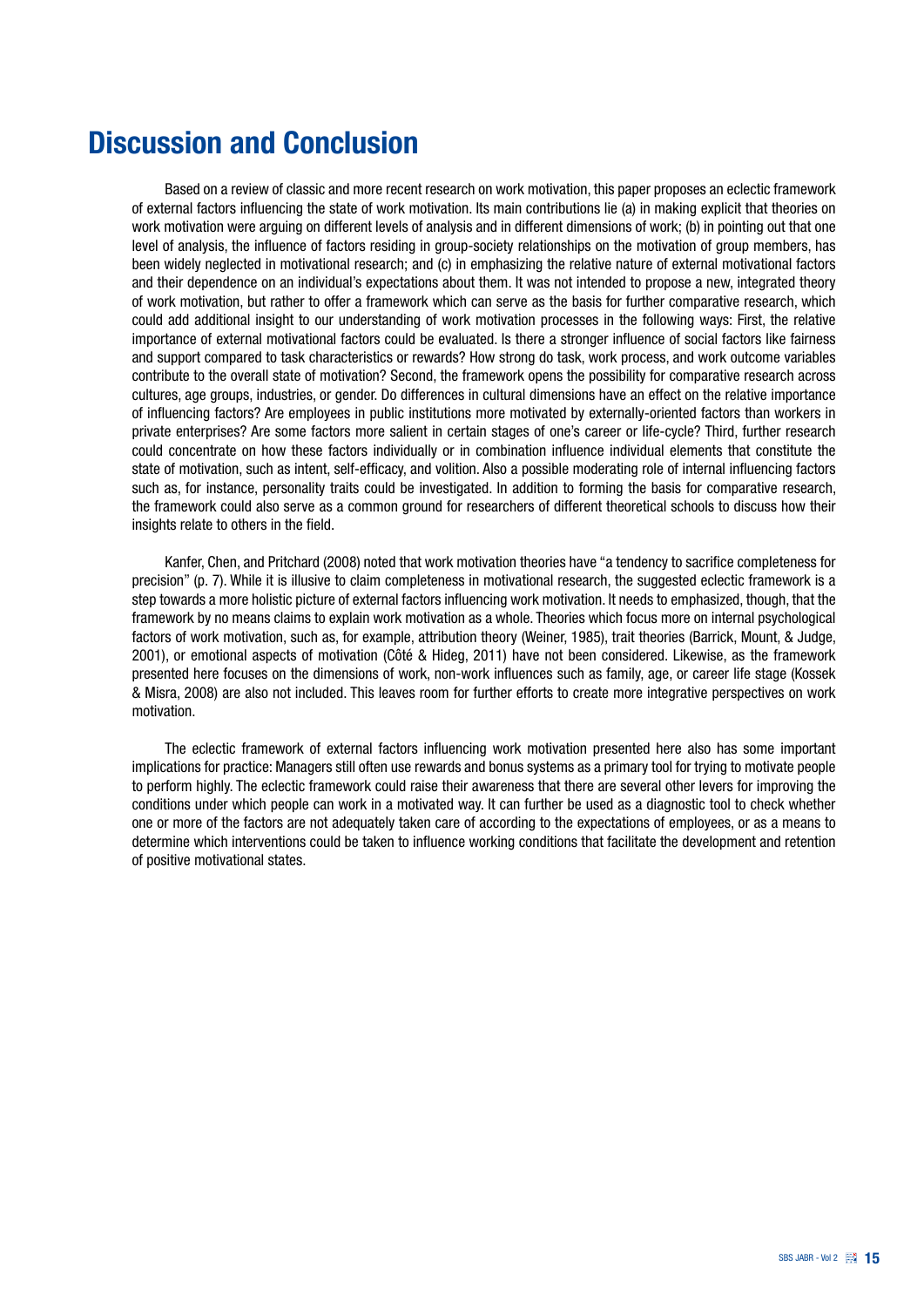## References

Adams, J. S. (1963). Toward an understanding of inequity. *Journal of Abnormal and Social Psychology, 67*(3), 422-436. Alderfer, C. P. (1972). *Existence, relatedness, and growth: Human needs in organizational Settings*. New York: Free Press.

- Allen, N. J., & Meyer, J. P. (1990). The measurement and antecedents of affective, continuance, and normative commitment to the organization. *Journal of Occupational Psychology, 63*(1), 1-18.
- Amabile, T. M., Hill, K. G., Hennessey, B. A., & Tighe, E. M. (1994). The work preference inventory: Assessing intrinsic and extrinsic motivational orientations*. Journal of Personality and Social Psychology, 66*(5), 950-967.

Bandura, A. (1986). *Social foundations of thought and action: A social cognitive theory*. Englewood Cliffs, NJ: Prentice Hall.

- Bandura, A. (2002). Social cognitive theory in cultural context. *Applied Psychology, 51*(2), 269-290.
- Bandura, A., & Locke, E. A. (2003). Negative self-efficacy and goal effects revisited. *Journal of Applied Psychology, 88*(1), 87-99.
- Barrick, M. R., & Mount, M. K. (1993). Autonomy as a moderator of the relationships between the big five personality dimensions and job performance. *Journal of Applied Psychology, 78*(1), 111-118.
- Barrick, M. R., Mount, M. K., & Judge, T. A. (2001). Personality and performance at the beginning of the new millenium: What do we know and where do we go next? *International Journal of Selection and Assessment, 9*(1-2), 9-30.
- Baumeister, R. F., & Leary, M. R. (1995). The need to belong: Desire for interpersonal attachements as a fundamental human motivation. *Psychological Bulletin, 117*(3), 497-529.
- Bishop, C. W., & Scott, K. Dow (2000). An examination of organizational and team commitment in a self-directed team environment. *Journal of Applied Psychology, 85*(3), 439-450.
- Blumberg, M., & Pringle, C. D. (1982). The missing opportunity in organizational research: Some implications for a theory of work performance. *Academy of Management Review, 7*(4), 560-569.
- Boswell, W. R., Olson-Buchanan, J. B., & LePine, M. A. (2004). Relations between stress and work outcomes: The role of felt challenge, job control, and psychological strain. *Journal of Vocational Behavior, 64*(1), 165-181.
- Carver, C. S. & Scheier, M. F. (1998). *On the self-regulation of behavior*. Cambridge: Cambridge University Press.
- Cellar, D. F., Degrendel, D., Sidle, S., & Lavine, K. (1996). Effects of goal type on performance, task interest, and affect over time. *Journal of Applied Psychology, 26*(9), 804-824.
- Chen, G., & Gogus, C. I. (2008). Motivation in and of teams: A multilevel perspective. In R. Kanfer, G. Chen, & R. D. Pritchard (Eds.), *Work motivation: Past, present, and future* (pp. 285–317). New York: Routledge.
- Chen, G., Kanfer, R., DeShon, R. P., Mathieu, J. E., & Kozlowski, S. W. J. (2009). The motivating potential of teams: Test and extension of Chen and Kanfer's (2006) cross-level model of motivation in teams. *Organizational Behavior and Human Decision Processes, 110*(1), 45-55.
- Colquitt, J. A., Conlon, D. E., Wesson, M. J., Porter, C. O., & Ng, K. Y. (2001). Justice at the millennium: A meta-analysis of 25 years of organizational justice research. *Journal of Applied Psychology, 86*(3), 425-445.
- Côté, S., and Hideg, I. (2011). The ability to influence others via emotion displays: A new dimesnion of emotional intelligence. *Organizational Psychology Review, 1*(1), 53-71.
- De Cremer, D. (2002). Respect and cooperation in social dilemmas: The importance of feeling included. *Personality and Social Psychology Bulletin, 28*(10), 1335-1341.
- Deci, E. L. (1971). Effects of externally mediated rewards on intrinsic motivation. *Journal of Personality and Social Psychology, 18*(1), 105-115.
- Deci, E. L., Connell, J. P., & Ryan, R. M. (1989). Self-determination in a work organization. *Journal of Applied Psychology, 74*(4), 580-590.
- Drach-Zahavy, A., & Erez, M. (2002). Challenge versus threat effects on the goal-performance relationship. *Organizational Behavior and Human Decision Processes, 88*(2), 667-682.
- Edwards, J. R. (1996). An examination of competing versions of the person-environment fit approach to stress. *Academy of Management Journal, 39*(2), 292-339.
- Edwards, J. R., & Harrison, R. V. (1993). Job demands and worker health: Three-dimensional reexamination of the relationship between person-environment fit and strain. *Journal of Applied Psychology, 78*(4), 628-648.
- Folger, R. (1977). Distributive and procedural justice: Combined impact of voice and improvement on experienced inequity. *Journal of Personality and Social Psychology, 35*(2), 108-119.
- Franco, L. M., Bennett, S., & Kanfer, R. (2002). Health sector reform and public sector health worker motivation: A conceptual framework. *Social Science & Medicine, 54*(8), 1255-1266.
- Frese, M., Beimel, S., & Schoenborn, S. (2003). Action training for charismatic leadership: Two evaluation of studies of a commercial training module on inspirational communication of a vision. *Personnel Psychology, 56*(3), 671-697.
- Frese, M., Kring, W., Soose, A., & Zempel, J. (1996). Personal initiative at work: Differences between East and West Germany. *Academy of Management Journal, 39*(1), 37-63.
- Frese, M., Stewart, J., & Hannover, J. (1987). Goal orientation and planfulness: Action styles as personality concepts. *Journal of Personality and Social Psychology, 52*(6), 1182-1194.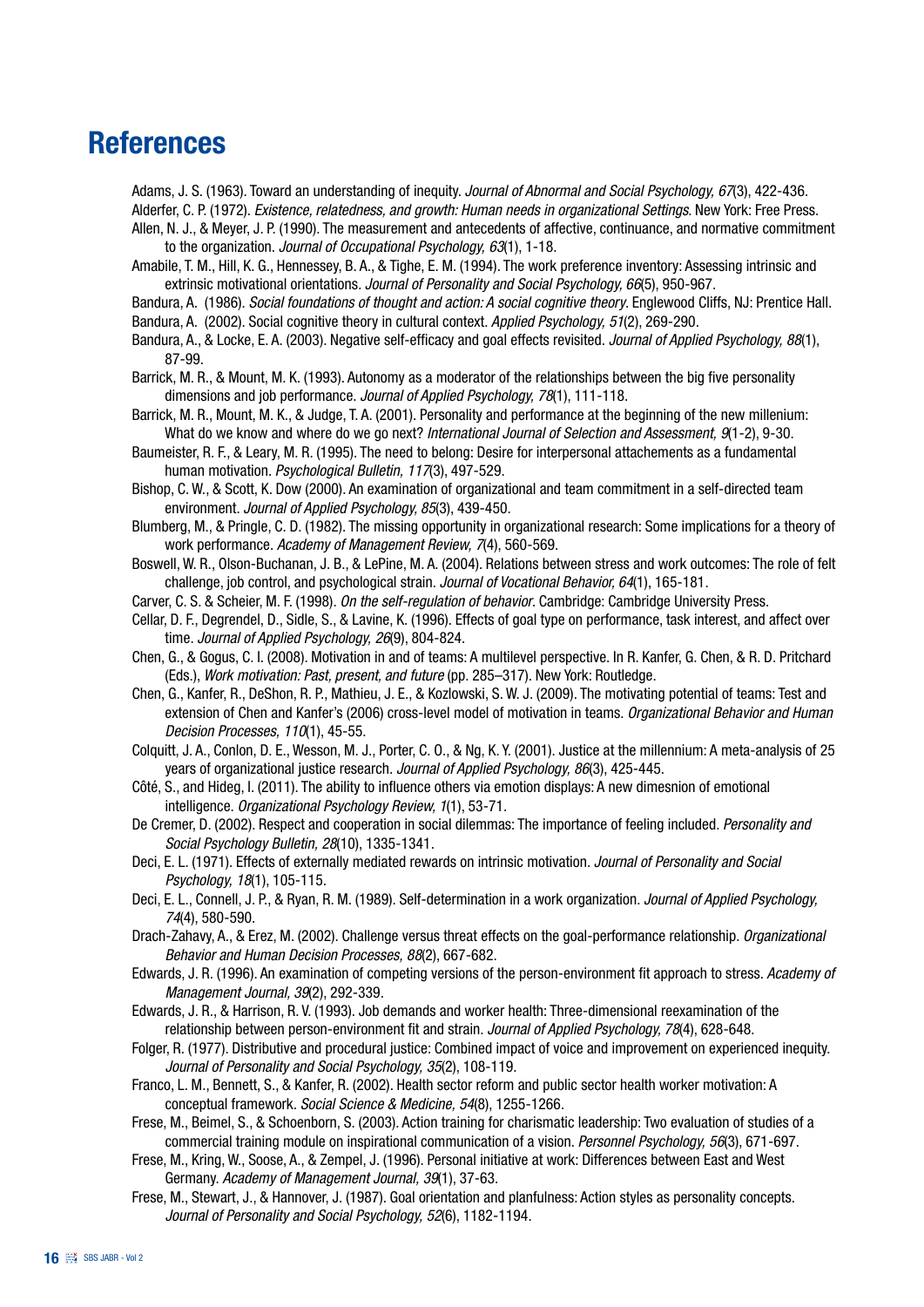- Fried, Y., & Ferris, G. R. (1987). The validity of the job characteristics model: A review and meta-analysis. *Personnel Psychology, 40*(2), 287-322.
- Grant, A. M. (2007). Relational job design and the motivation to make a prosocial difference. *Academy of Management Review, 32*(2), 393-417.
- Grant, A. M. (2008). The significance of task significance: Job performance effects, relational mechanisms, and boundary conditions. *Journal of Applied Psychology, 93*(1), 108-124.
- Grant, A. M., Campbell, E. M., Chen, G., Cottone, K., Lapedis, D., & Lee, K. (2007). Impact and the art of motivation maintenance: The effects of contact with beneficiaries on persistence behavior. *Organizational Behavior and Human Decision Processes, 103*(1), 53-67.
- Hackman, J. R., & Oldham, G. R. (1976). Motivation through design of work: A test of a theory. *Organizational Behavior and Human Performance, 16*(2), 250-279.
- Haslam, S. A., Powell, C., & Turner, J. C. (2000). Social identity, self-categorization, and work motivation: Rethinking the contribution of the group to positive and sustainable organisational outcomes. *Applied Psychology: An International Review, 49*(3), 319-339.

Herzberg, F. (1959). *The motivation to work*. New York: John Wiley and Sons.

- House, R. J. (1996). Path-goal theory of leadership: Lessons, legacy, and a reformulated theory. *The Leadership Quarterly, 7*(3), 323-352.
- House, R. J., & Mitchell, T. R. (1974). Path-goal theory of leadership. *Journal of Contemporary Business, 3*(1), 81-97.
- Humphrey, S. E., Nahrgang, J. D., & Morgeson, F. P. (2007). Integrating motivational, social, and contextual work design features: A meta-analytic summary and theoretical extention of the work design literature. *Journal of Applied Psychology, 92*(5), 1332-1356.
- Ilies, R., & Judge, T. A. (2005). Goal regualtion across time: The effects of feedback and affect. *Journal of Applied Psychology, 90*(3), 453-467.
- Inness, M., Barling, J., & Turner, T. A. (2005). Understanding supervisor-targeted aggression: A within-person, between-jobs design. *Journal of Applied Psychology, 90*(4), 731-739.
- Jenkins, G. D., Mitra, A., Gupta, N., & Shaw, J. D. (1998). Are financial incentives related to performance: A meta-analytic review of empirical research. *Journal of Applied Psychology, 83*(5), 777-787.
- Kanfer, R., & Ackerman, P. L. (1989). Motivation and cognitive abilities: An integrative/aptitude-treatment interaction approach to skill acquisition. *Journal of Applied Psychology, 74*(4), 657-690.
- Kanfer, R., Chen, G., & Pritchard, R. D. (2008). The three C's of work motivation: Content, context, and change. In R. Kanfer, G. Chen, & R. D. Pritchard (Eds.), *Work motivation: Past, present, and future* (pp. 1-16). New York: Routledge.
- Karau, S. J., & Williams, K. D. (1993). Social loafing: A meta-analytical review and theoretical integration. *Journal of Personality and Social Psychology, 65*(4). 681-706.
- Karoly, P. (1993). Mechanisms of self-regulation: A systems view. *Annual Review of Psychology, 44*(1), 23-52.
- Kerr, N. L. (1983). Motivation losses in small groups: A social dilemma analysis. *Journal of Personality and Social Psychology, 45*(4). 819-828.
- Kerr, N. L., & Bruun, S. (1983). The dispensability of member effort and group motivation losses: Free rider effects. *Journal of Personality and Social Psychology, 44*(1), 78-94.
- Klein, H. J. (1989). An integrated control theory model of work motivation. *Academy of Management Review, 14*(2), 150- 172.
- Klein, H. J., Austin, J. T., & Cooper, J. T. (2008). Goal choice and decision processes. In R. Kanfer, R., G. Chen, & R. D. Pritchard (Eds.), *Work motivation: Past, present, and future* (pp. 101-150). New York: Routledge.
- Kluger, A. N., & DeNisi, A. (1996). The effects of feedback interventions on performance: A historical review, a metaanalysis, and a preliminary feedback intervention theory. *Psychological Bulletin, 119*(2), 254-284.
- Kossek, E. E., & Misra, K. (2008). Nonwork influences on work motivation. In R. Kanfer, R., G. Chen, & R. D. Pritchard (Eds.), *Work motivation: Past, present, and future* (pp. 471-499). New York: Routledge.
- Kristof, A. L. (1996). Person-organization fit: An integrative view of its conceptualizations, measurements, and implications. *Personnel Psychology, 49*(1), 1-55.
- Kristof-Brown, A. L., Zimmerman, R. D., & Johnson, E. C. (2005). Consequences of individuals' fit at work: A meta-analysis of person–job, person–organization, person–group, and person–supervisor fit. *Personnel Psychology, 58*(2), 281-342.
- Langfred, C. W., & Moye, N. A. (2004). Effects of task autonomy on performance: An extended model considering motivational, informational, and structural mechanisms. *Journal of Applied Psychology, 89*(6), 934-945.
- Latané, B., Williams, K., & Harkins, S. (1979). Many hands make light the work: The causes and consequences of social loafing. *Journal of Personality and Social Psychology, 37* (6), 822-832.
- Latham, G. P. (2004). The motivational benefits of goal setting. *Academy of Management Executive, 18*(4), 126-129.
- Latham, G. P. (2007). *Work motivation: History, theory, research, and practice*. Thousand Oaks: Sage.
- Latham, G. P., & Pinder, C. C. (2005). Work motivation theory and research at the dawn of the twenty-first century. *Annual Review of Psychology, 56*, 485-516.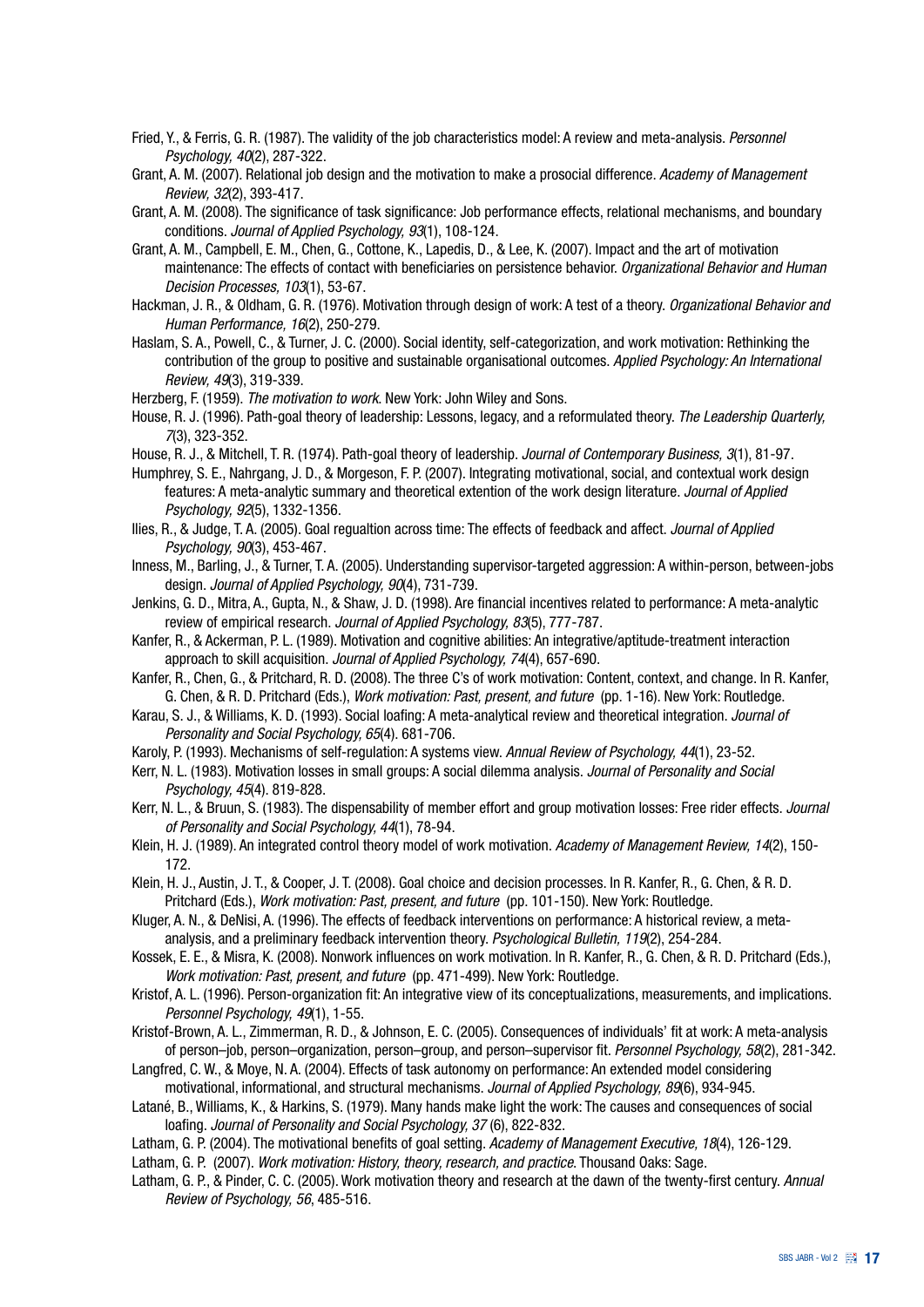- Lee, T. W., Locke, E. A., & Phan, S. H. (1997). Explaining the assigned goal-incentive interaction: The role of self-efficacy and personal goals. *Journal of Management, 23*(4), 541-559.
- Leonard, N. H., Beauvais, L. L., & Scholl, R. W. (1999). Work motivation: The incorporation of self-concept-based processes. *Human Relations, 52*(8), 969-998.
- LePine, J. A., LePine, M. A., & Jackson, C. L. (2004). Challenge and hindrance stress: Relationship with exhaustion, motivation to learn, and learning performance. *Journal of Applied Psychology, 89*(5), 883-891.
- LePine, J. A., Podsakoff, N. P., & LePine, M. A. (2005). A meta-analytic test of the challenge stress-hindrance stress framework: An explanation for inconsistent relationships between stressors and performance. *Academy of Management Journal, 48*(5), 764-775.
- Lewis, T. (2011). Assessing social identity and collective efficacy as theories of group motivation at work. *International Journal of Human Resource Management, 22*(4), 963-980.
- Li. A., & Cropanzano, R. (2009). Fairness at the group level: Interunit and intraunit justice climate. *Journal of Management, 35*(3), 564-599.
- Lind, E. A., & Earley, P. C. (1992). Procedural justice and culture. *International Journal of Psychology, 27*(2), 227-242.
- Lind, E. A., & Tyler, T. R. (1988). *The social psychology of procedural justice*. New York: Plenum Press.
- Lind, E. A., Kanfer, R., & Earley, P. C. (1990). Voice, control, and procedural justice: Instrumental and noninstrumental concerns in fairness judgements. *Journal of Personality and Social Psychology, 59*(5), 952-959.
- Locke, E. A. (1997). The motivation to work: What we know. In M. Maehr, & P. Pintrich, (Eds.), *Advances in motivation and achievement* (pp. 375-412). Greenwich, CT: JAI Press.
- Locke, E. A., & Latham, G. P. (1990). *A theory of goal-setting and task performance*. Englewood Cliffs, NJ: Prentice Hall.
- Locke, E. A., & Latham, G. P. (2002). Building a practically useful theory of goal setting and task motivation: A 35-year odyssey. *American Psychologist, 57*(9), 705-717.
- Locke, E. A., & Latham, G. P. (2004). What sould we do about motivation theory? Six recommendations for the twenty-first century. *Academy of Management Review, 29*(3), 388-403.
- Maier, N. R. F. (1955). *Psychology in industry* (2nd ed.). Boston: Houghton Mifflin.
- Maslow, A. H. (1943). A theory of human motivation. *Psychological Review, 50*(4), 370-396.
- Meyer, J. P., Becker, T. E., & Vandenberghe, C. (2004). Employee commitment and motivation: A conceptual analysis and integrative model. *Journal of Applied Psychology, 89*(6), 991-1007.
- Morgeson, F. P., & Humphrey, S. E. (2006). The Work Design Questionnaire (WDQ): Developing and validating a comprehensive measure for assessing job design and the nature of work. *Journal of Applied Psychology, 91*(6), 1321-1339.
- Oh, S. S., & Lewis, G. B. (2009). Can performance appraisal systems inspire intrinsically motivated employees? *Review of Public Personnel Administration, 29*(2), 158-167.
- Ohly, S., & Fritz, C. (2010). Work characteristics, challenge appraisal, creativity, and proactive behavior: A multi-level study. *Journal of Organizational Behavior, 31*(4), 543-565.
- Organ, D. W. (1988). *Organizational citizenship behavior: The good soldier syndrome*. Lexington, MA: Lexington Books.
- Parker, S., & Wall, T. (1998). *Job and work design: Organizing work to promote well-being and effectiveness*. Thousand Oaks: Sage.
- Parker, S. K., Williams, H. M., & Turner, M. (2006). Modeling the antecedents of proactive behavior at work. *Journal of Applied Psychology, 91*(3), 636-652.
- Podsakoff, N. P., LePine, J. A., & LePine, M. A. (2007). Differential challenge stressor-hindrance stressor relationships with job attitudes, turnover intentions, turnover, and withdrawal behavior: A meta-analysis. *Journal of Applied Psychology, 92*(2), 438-454.
- Podsakoff, P. M., MacKenzie, S. B., Paine, J. B., & Bachrach, D. G. (2000). Organizational citizenship behaviors: A critical review of the theoretical and empirical literature and suggestions for future research. *Journal of Management, 26*(3), 513-563.
- Porter, L. W. & Lawler, E. E. (1968). *Managerial attitudes and performance*. Homewood, IL: Irwin.
- Rhoades, L., & Eisenberger, R. (2002). Perceived organizational support: A review of the literature. *Journal of Applied Psychology, 87*(4), 698-714.
- Robertson, Q. M., & Colquitt, J. A. (2005). Shared and configural justice: A social network model of justice in teams. *The Academy of Management Review, 30*(3), 595-607.
- Ryan, R. M., & Deci, E. L. (2000). Self-determination theory and the facilitation of intrinsic motivation, social development, and well-being. *American Psychologist, 55*(1), 68-78.
- Shaw, J. D., & Gupta, N. (2004). Job complexity, performance, and well-being: When does supplies-values fit matter? *Personnel Psychology, 57*(4), 847-879.
- Spector, P. E. (1986). Perceived control by employess: A meta-analysis of studies concerning autonomy and participation at work. *Human Relations, 39*(11), 1005-1016.